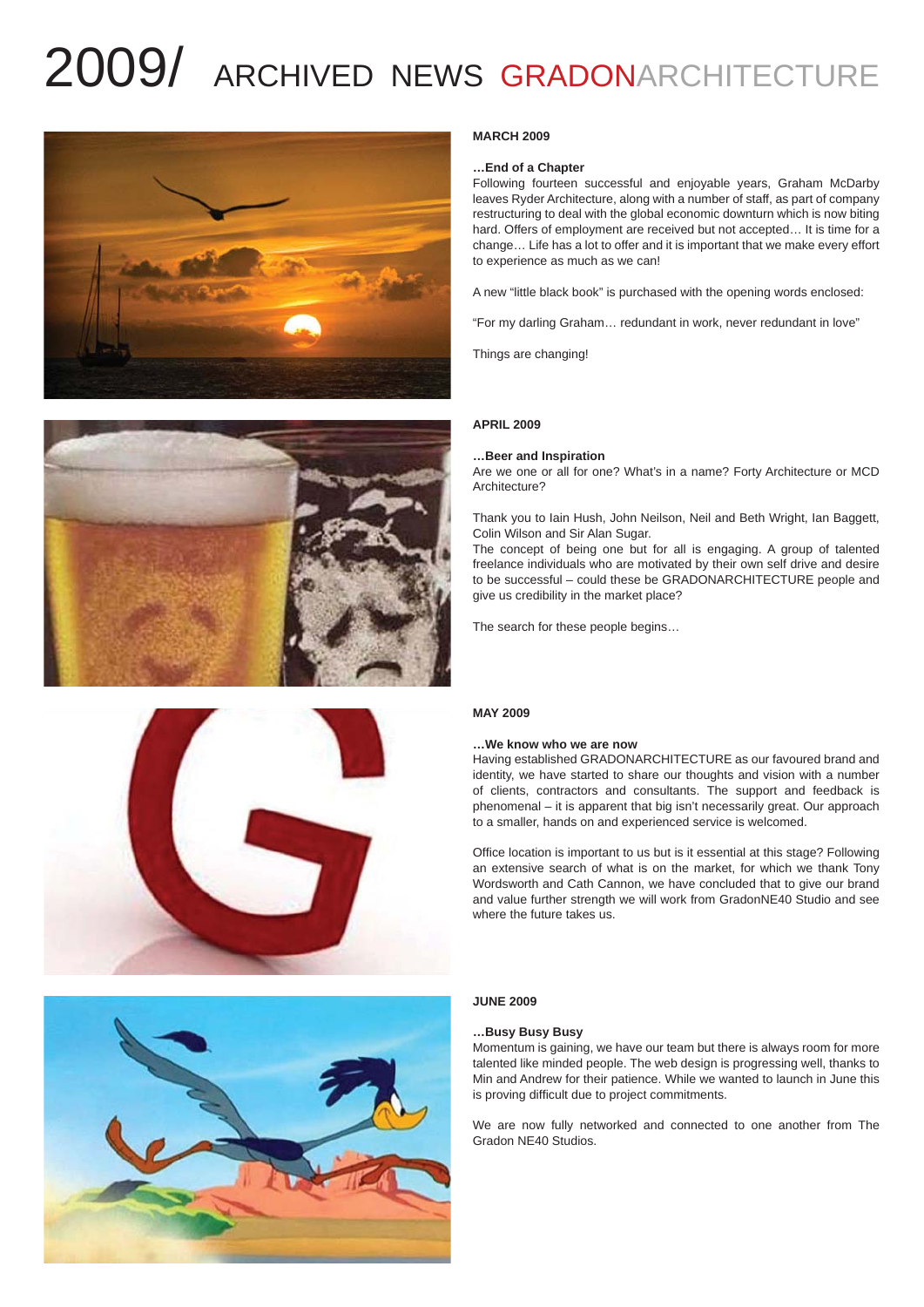# 2009/ ARCHIVED NEWS GRADONARCHITECTURE



# ..THINGSHAVECHANGED...INARCHITECTURE



#### **JULY 2009**

#### **…Things have changed**

Following two months of careful planning and listening to our clients, consultants and contractors, we are delighted to launch GRADONARCHITECTURE with our new website and welcome you to it.

We thank you all for our experiences in life this far, your support and look forward to continued success in the future.

#### **JULY 2009**

#### **…Put on your boots**

Ciarans Boots visit Scotlands controversial Scottish Parliament building in Edinburgh. Designed by Enric Miralles, the building has been the subject of a lot of criticism, as a result of the phenomenal overspend associated with it. Despite this the building is a remarkable architectural and construction achievement. Miralles vision of a building reflecting Scotlands landscape, people and culture has been spectacularly realized. Robust details, high quality materials and accurate construction have led to possibly the best building of our generation…but at a cost ….





#### **JULY 2009**

#### **…Put your boots on**

Graham and Donna put on their Boots and visit Poznan in Poland to attend a friend's wedding, which proves to be a very traditional Polish affair fuelled with much vodka! The old quarters of The Stary Rynek Old Town area offer a colourful array of Baroque and Renaissance which are beautiful and well preserved despite the odd tell tale of ricochet wounds from World War Two. Modern infrastructure and transport systems put much of the UKs to shame. A real sign of how Poland is developing and what it has to offer is the Blow Up Hall Hotel designed by Tado Ando.

#### **AUGUST 2009**

#### **…Money raised for St. Oswalds Hospice**

Donned in fancy dress, driven blindfolded to an unknown destination and abandoned with no money and no mobile phones GRADONARCHITECTURE participate in The Sanderson Challenge. The venture takes the team from Newcastle, to Rothbury, to Morpeth and Seahouses in search of clues and participation in bizarre impromptu challenges…all in a good course. The event raises over £4,000.